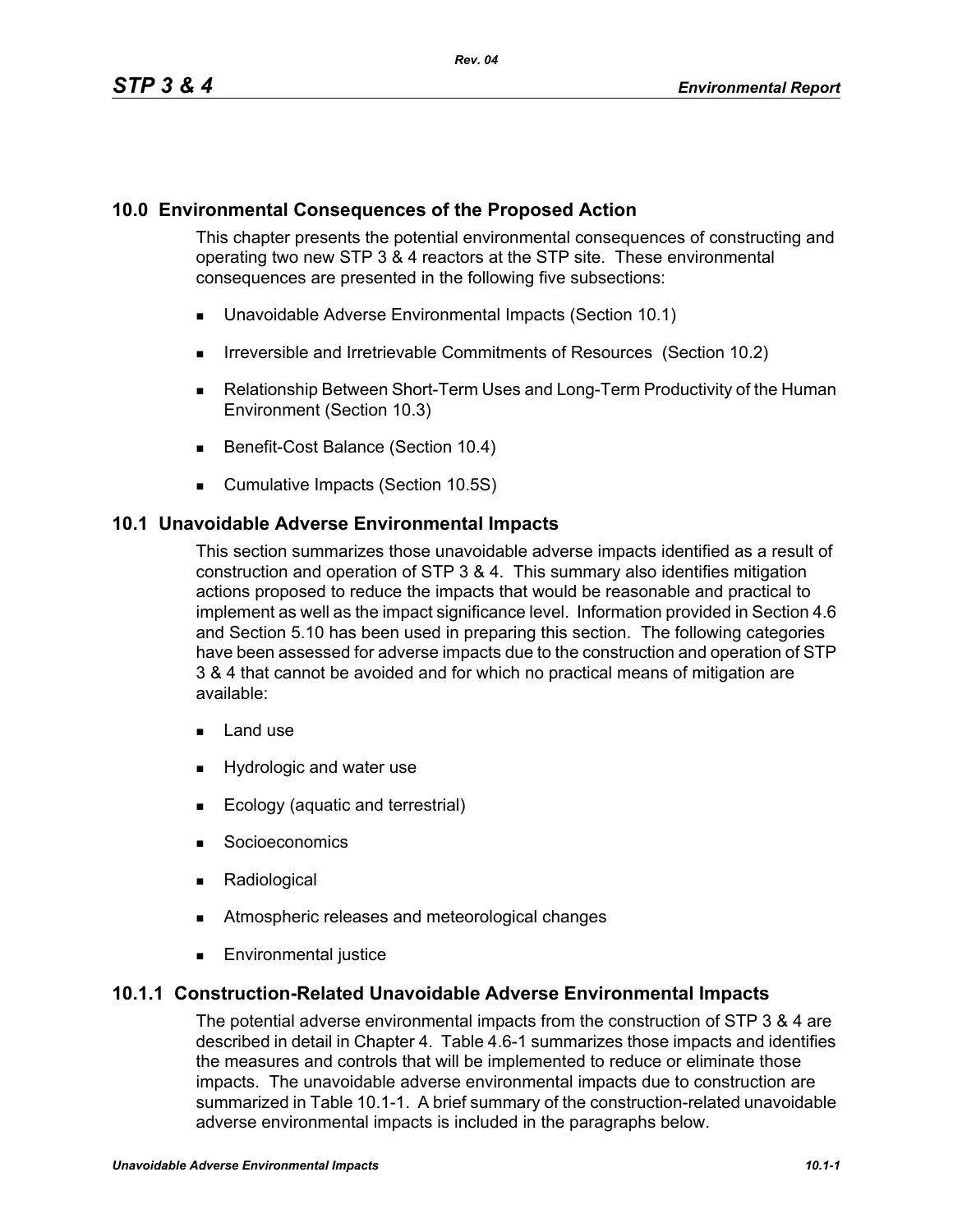For many of the impacts related to construction activities, mitigation measures that would be applied are referred to as "best management practices," as previously discussed in Section 3.9. Typically, their use is determined by the types of activities that are to be performed, and frequently, they are implemented through plans and procedures developed at the time of construction.

#### **10.1.1.1 Land Use**

Unavoidable, but small, adverse environmental impacts on land use would occur due to construction of STP 3 & 4. Approximately 740 acres (out of approximately 12,220 total site acres) on the STP site will be affected; most of the land that will be cleared at STP was disturbed during the original construction of STP 1 & 2. Twenty-nine wetlands were identified by the U.S. Army Corps of Engineers (USACE). These wetlands will be avoided during construction. Construction may also occur in other sensitive areas, including the Coastal Management Zone. Land used for construction related activities (e.g., laydown and spoils areas, construction parking) will be restored once construction is complete. These impacts would be considered small and temporary. There may be the potential for small to moderate short-term physical land use changes in the vicinity of the site due to the development of temporary housing for construction employees.

### **10.1.1.2 Hydrologic and Water Use**

The construction of STP 3 & 4 will increase the amount of groundwater used at STP. However, as documented in the site groundwater use calculation (Reference 10.1-1), it has been determined that the existing STP site groundwater operating permit limit provides adequate groundwater supply for water uses required for the operation of STP Units 1 and 2 and the construction, initial testing, and operation of STP Units 3 and 4. The currently permitted groundwater withdrawal limit may need to be exceeded if onsite conservation methods are not successful. Temporary dewatering of the shallow aquifer will also be required during construction. However, construction practices (i.e., best management practices) and adherence to storm water management procedures, as included in the Storm Water Pollution Prevention Plan, will minimize the adverse effects of the construction dewatering on the aquifer and local wells. Additional potential construction impacts to local hydrology include the potential disturbance of local surface water bodies due to turbidity and sedimentation caused by construction activities. In summary, small, temporary unavoidable adverse impacts to local hydrology and water are anticipated during construction.

#### **10.1.1.3 Aquatic Ecology**

Construction activities (e.g., restoration of the barge slip) along the Colorado River shoreline may adversely affect shoreline habitat. In addition, construction activities have the potential to temporarily increase the sediment load in that section of the river, although it is likely the increase will be small. There is also potential for constructionrelated spills (e.g., hydraulic fluid, diesel) that may impact surface water bodies. Small temporary impacts to surface waters are likely from the filling in or rerouting of surface drainage features during construction. In summary, small temporary unavoidable adverse impacts to aquatic ecology are anticipated during construction.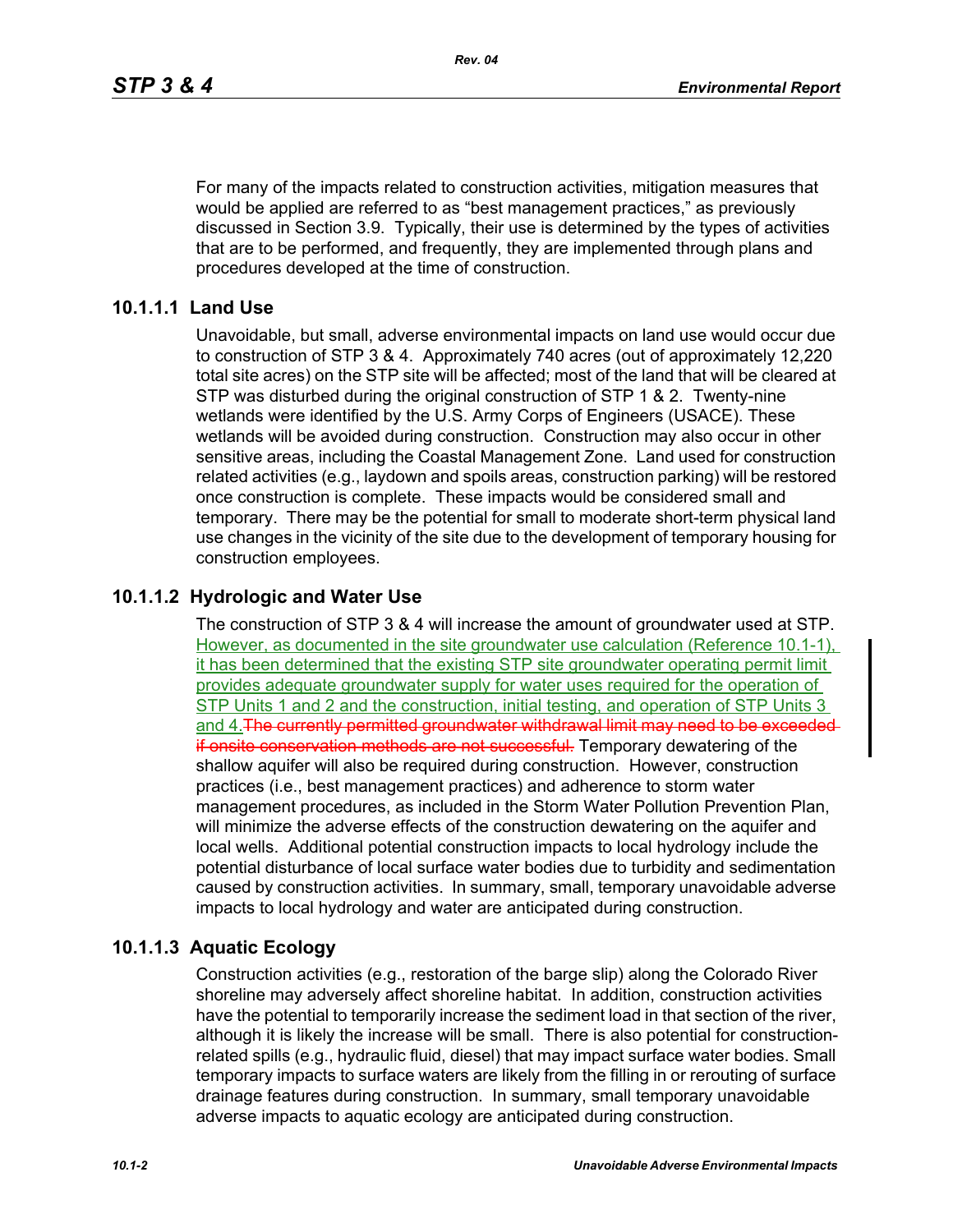# **10.1.1.4 Terrestrial Ecology**

Clearing activities and construction of STP 3 & 4, including relocating or refilling drainage ditches, will likely cause wildlife to leave or avoid the construction sites or relocate to other areas. Any changes in the wildlife population density in the site area would be difficult to measure. There also is a small potential for bird collisions with construction equipment. After construction of STP 3 & 4 is completed, wildlife is expected to return. Therefore, small temporary unavoidable adverse effects are anticipated to terrestrial ecology.

#### **10.1.1.5 Socioeconomic**

During construction, moderate to large socioeconomic impacts may result from the influx of estimated 5950 construction workers and their families. Early in the construction phase in Matagorda County, there is the potential for a shortage of suitable short-term housing or rental units. In addition, there is the possibility that the area schools may need to expand to accommodate the children of the construction workers. Water and wastewater facilities will require expansion/upgrading. Fire and police protection also would need to expand to meet the needs of the county. Roads in the vicinity of the STP site will experience increased traffic because most of the roads in the plant vicinity are two-lane highways.

Mitigation measures that could be implemented by STPNOC to minimize traffic impacts include staggering shifts, encouraging car pooling, erecting signs alerting drivers of increased construction traffic, and potentially adding turn lanes at the STP site. Increases in tax revenue that will result from the construction of STP 3 & 4 could be used for school funding, road improvements, upgrades/improvements to water/wastewater treatment facilities, and upgrades to the fire and police protection infrastructure. If housing is not available, local market forces will likely stimulate new home construction. All other socioeconomic impacts from construction activities will be small and temporary.

#### **10.1.1.6 Radiological**

Construction workers will receive radiation exposure from STP 1 & 2 during construction. However, the doses will be within regulatory limits (10 CFR 20.1301 and 40 CFR 190.10), as discussed in Section 4.5. The radiation dose to the workers is considered a small unavoidable adverse impact.

### **10.1.1.7 Atmospheric and Meteorological**

Construction will result in increased air emissions and fugitive dust from traffic and construction equipment. Best management practices for dust control such as frequent watering of potential dust-emitting areas could be employed. Local exposure to potential construction noise will be mitigated by potential measures such as public notification of impending construction activities. Small unavoidable adverse impacts are anticipated.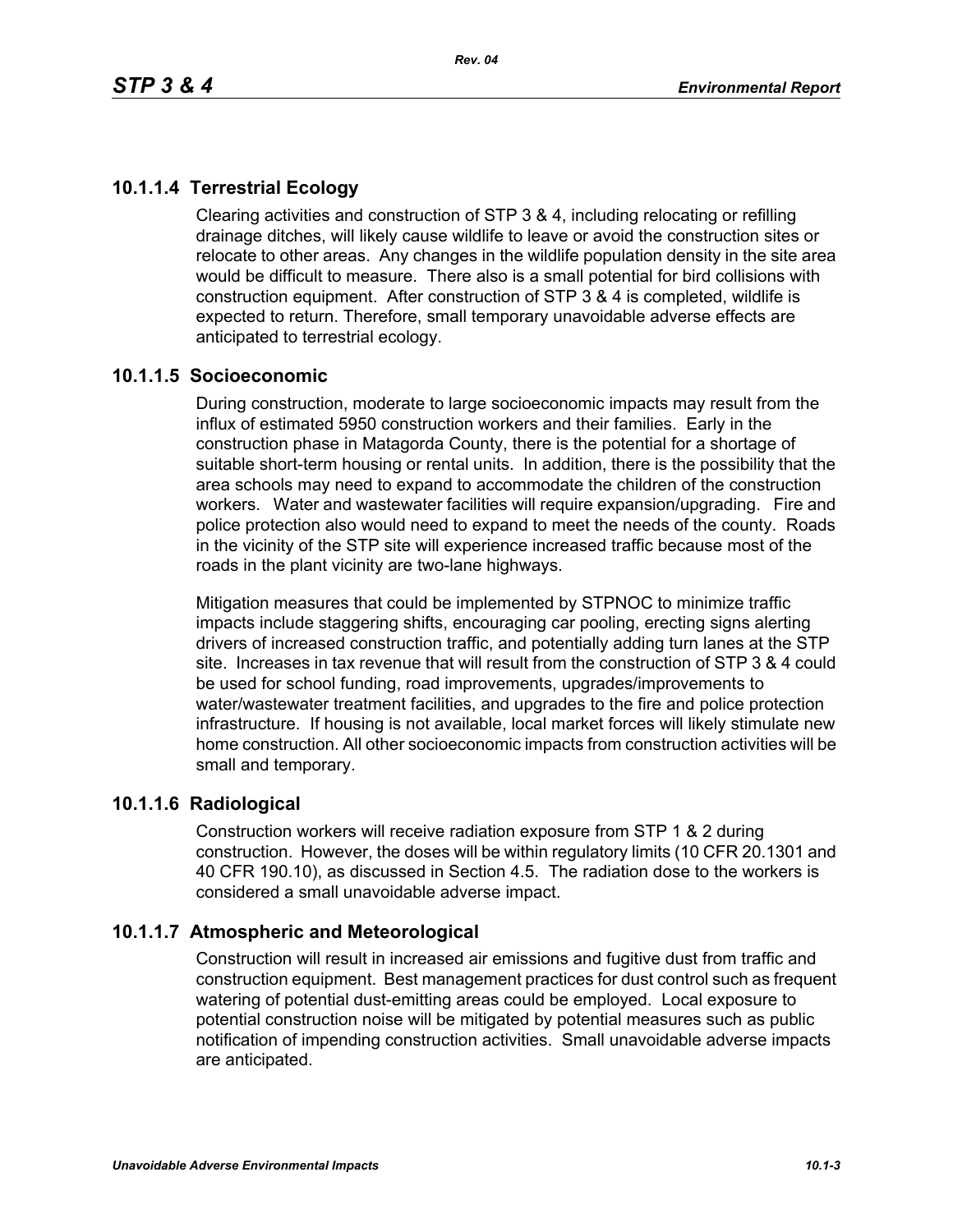# **10.1.1.8 Environmental Justice**

No disproportionately high or adverse impacts to minority or low-income populations were identified. However, the cost of low-income rental housing could increase due to increased demand for housing, potentially displacing low-income renters in Matagorda County during the construction phase. Small unavoidable adverse impacts are anticipated.

### **10.1.2 Unavoidable Adverse Environmental Impacts of Station Operations**

Operational impacts of STP 3 & 4 are discussed in detail in Chapter 5. Table 5.10-1 briefly describes those impacts and identifies measures and controls that may be implemented to reduce or eliminate adverse impacts. The expected impacts and the mitigation measures that are available to reduce these impacts are summarized in Table 10.1-2. The unavoidable adverse environmental impacts of operation, categorized by land use, hydrologic and water use, ecology (aquatic and terrestrial ecology), socioeconomics, radiological, atmospheric and meteorological, and environmental justice are summarized in the following paragraphs.

#### **10.1.2.1 Land Use**

Unavoidable, but small, adverse environmental impacts on land use would occur due to operation of STP 3 & 4. Approximately 90 acres of STP land will be used during the licensed use of the facility; however, most of the land that will be cleared at the STP site was disturbed during the original construction of STP 1 & 2. The proposed project is in keeping with the current use of the property, which is for the generation of power. Approximately 21 acres of permanently committed offsite land will be required to support STP 3 & 4 due to the uranium fuel cycle.

The GE ABWR reactors will generate solid radioactive waste that will require disposal as discussed in Sections 3.5 and 5.5. Additional nonradioactive solid wastes will be generated from waste streams and sanitary effluents (i.e., sludge) as described in Sections 3.6 and 5.5. Additional land will be required for offsite disposal of radioactive and nonradioactive wastes.

### **10.1.2.2 Hydrologic and Water Use**

Operation of STP 3 & 4 will increase the amount of surface water and groundwater used at STP. However, as documented in the site groundwater use calculation (Reference 10.1-1), it has been determined that the existing STP site groundwater operating permit limit provides adequate groundwater supply for water uses required for the operation of STP Units 1 and 2 and the construction, initial testing, and operation of STP Units 3 and 4. The required groundwater use could exceed the levelallowed by the current groundwater permit . STPNOC intends to install at least one additional site groundwater well with a design capacity of 500 gpm. As documented in the site groundwater use calculation (Reference 10.1-1), this additional capacity will allow for sufficient groundwater withdrawal to meet water uses required for: (1) operation of STP Units 1 and 2 and the construction, initial testing, and operation of STP Units 3 and 4; and (2) potential temporary capacity reduction as a result of equipment failure/unavailabilityis currently evaluating the possibility of permitting and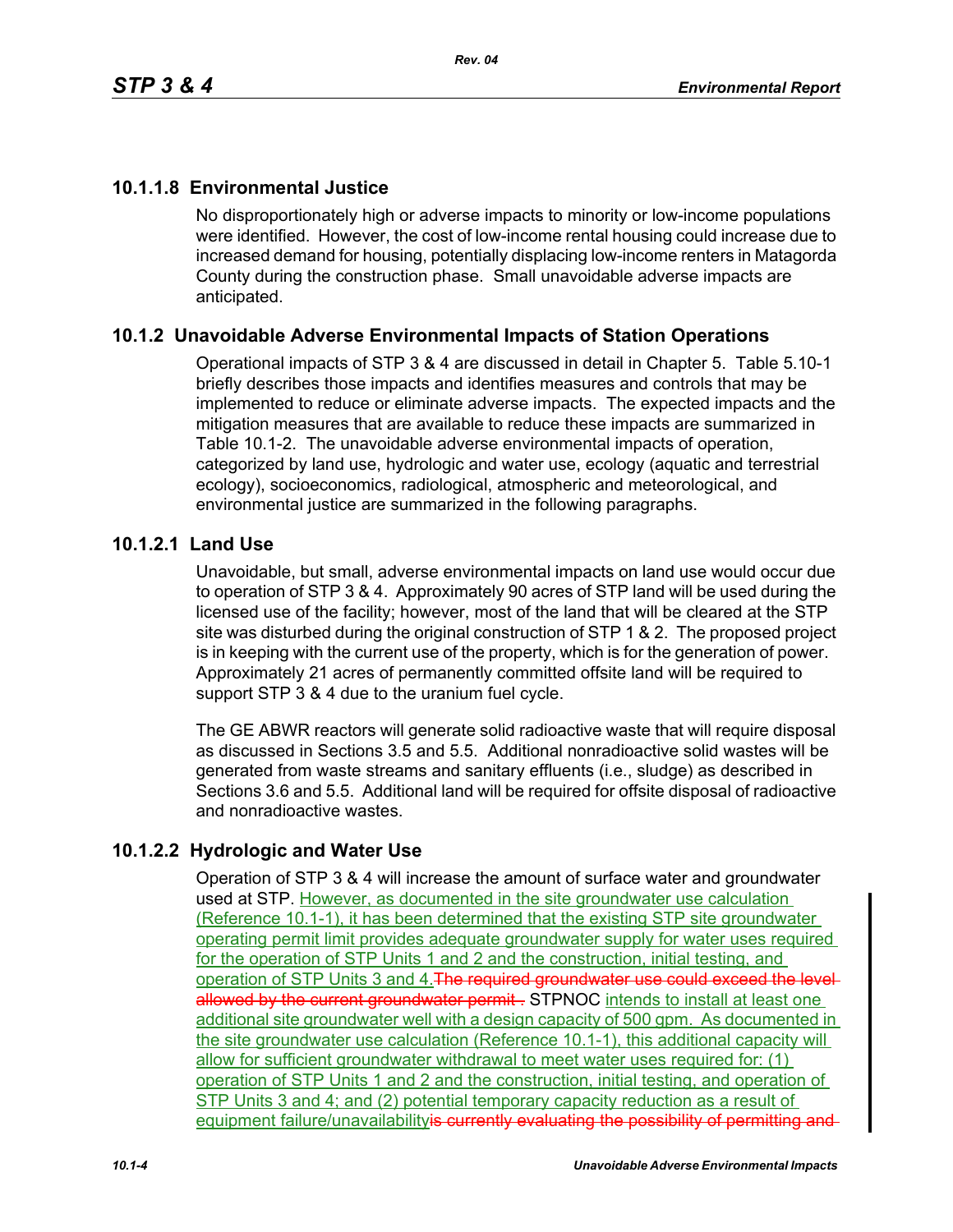installing additional groundwater wells at the STP site. Once the evaluation has been completed, the NRC would be notified if additional wells are proposed. Also, STPNOC would submit the necessary well permit applications to the The additional wells would be properly permitted under applicable Coastal Plains Groundwater Conservation District (CPGCD) and TCEQ requirements and would not involve a request for an increase in the existing permit limit as required for approval. Consumptive water loss from the Colorado River will be within currently permitted levels. Small to moderate unavoidable adverse impacts from STP 3 & 4 water use, specifically the loss of availability of both resources to other potential users will occur during the life of the plant.

Small unavoidable adverse impacts associated with chemical and wastewater discharges to the Colorado River and other surface water bodies will occur during the life of the plant as a result of blowdown, additional impervious surfaces, and wastewater treatment.

#### **10.1.2.3 Aquatic Ecology**

Chemicals will be released to the Colorado River through blowdown from the Main Cooling Reservoir (MCR) in accordance with the Texas Pollution Discharge Elimination System (TPDES) permit. Because of dilution, the anticipated impact on water quality or aquatic biota is SMALL and will be within previously permitted levels.

The thermal plume from discharge from the MCR to the Colorado River will be small and within the TPDES permit limitations. Entrainment and entrapment effects on aquatic biota at the MCR makeup water intake on the Colorado River will be small and will not require mitigation. Small unavoidable adverse impacts on aquatic ecology are anticipated.

### **10.1.2.4 Terrestrial Ecology**

Operation of STP 3 & 4 will have small unavoidable adverse impacts on the local terrestrial ecology as a result of the increased water level in the MCR required for operation, noise, and the small potential for bird collisions with plant structures. Potentially adverse impacts to terrestrial ecology may occur as a result of loss of habitat because of vegetation control within the transmission line rights-of-way. These activities are part of the established agency-approved vegetation maintenance program that is ongoing for the existing transmission line. There will be no increase in transmission line maintenance due to the addition of STP 3 & 4.

Operation of the mechanical draft cooling towers will result in small amounts of salt deposition, but the deposits will be minimal and leaf damage potential will be within the vicinity of the cooling towers. Maximum deposition will occur on STP property. No impacts are expected offsite. Small unavoidable adverse impacts on terrestrial ecology are anticipated.

#### **10.1.2.5 Socioeconomics**

Socioeconomic impacts from the operations workforce and their families, estimated at approximately 2400 people, may affect housing, water and wastewater treatment, and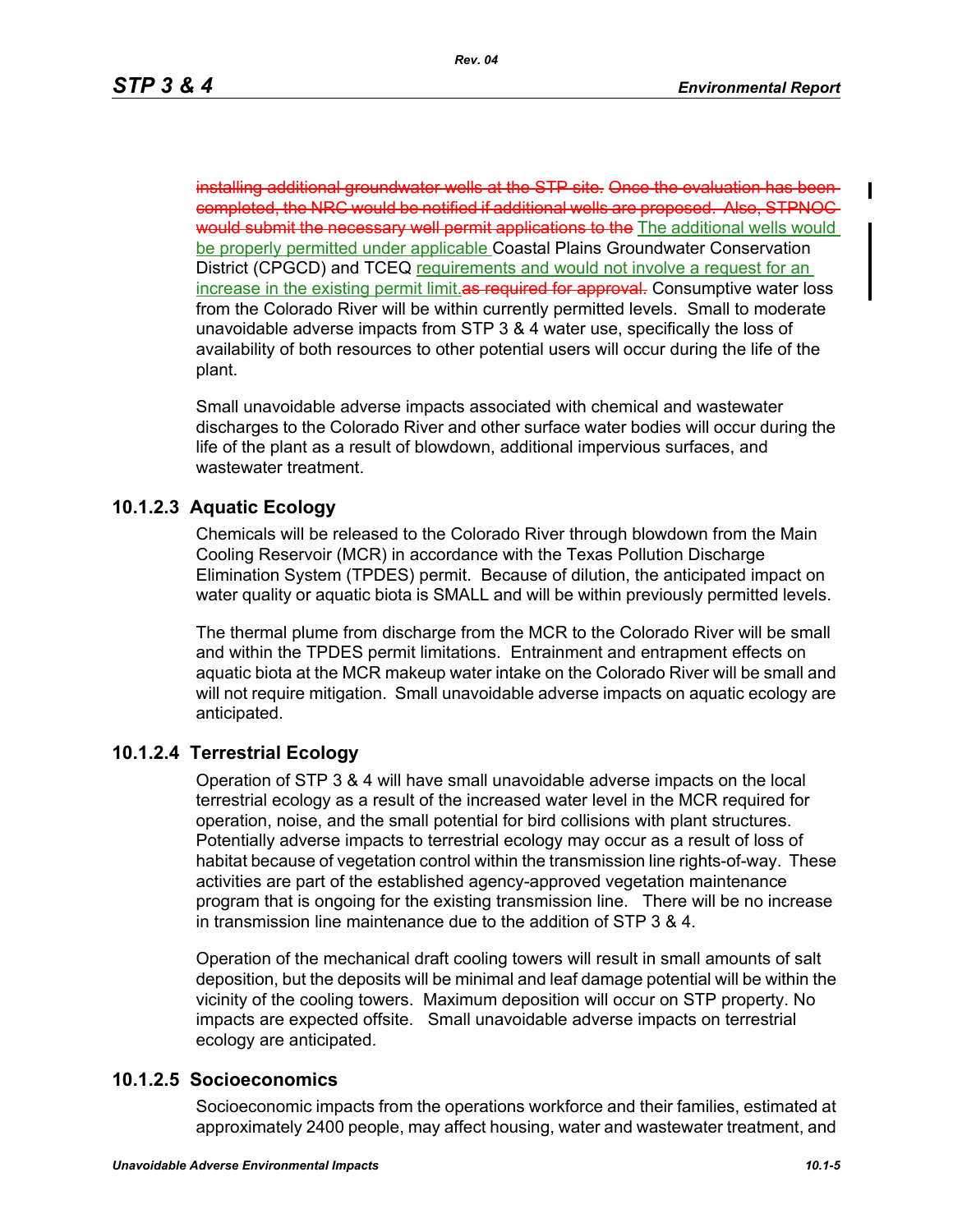schools. MODERATE to LARGE temporary unavoidable adverse impacts may result from these issues until mitigation measures are in effect. SMALL unavoidable adverse impacts are anticipated from the use of local roads and the ability of the police, fire, and social service to provide services to the operations workforce.

Several plant buildings (e.g., reactor building, cooling towers) will be visible from local roads. Also, the plume generated from the cooling towers may be visible during several months of the year. The incremental increase in visible impacts will not have any short- or long-term impacts to local residents or visitors, and will therefore be SMALL. Small adverse environmental impacts are anticipated.

#### **10.1.2.6 Radiologicals**

STP 3 & 4 will discharge small amounts of radioactive liquids and gases within regulatory limits (10 CFR 50, Appendix I). Potential doses to workers and the public will be well within the applicable regulatory limits. The generation of radioactive wastes will also occur as a result of plant operation. Small unavoidable adverse impacts are anticipated.

#### **10.1.2.7 Atmospheric and Meteorological**

Minimal releases of pollutants to the atmosphere will result from operation of STP 3 & 4. In particular, testing of standby generators and other combustion equipment (estimated at less than 100 hours/year) will emit minimal air pollutants. The emissions from the two mechanical draft cooling towers have the potential for causing micro-level changes to the meteorology (e.g., fogging, precipitation, ground-level fogging), but only in the immediate vicinity of the towers. SMALL unavoidable adverse impacts are anticipated.

#### **10.1.2.8 Environmental Justice**

No impacts that would be disproportionately high and adverse on minority or lowincome populations were identified. However, low-income rental housing rates could increase due to increased demand for housing, potentially displacing low-income renters in Matagorda County at the start of operations. SMALL, temporary, unavoidable adverse impacts are anticipated.

#### **10.1.3 Summary of Unavoidable Adverse Environmental Impacts**

Based on the preceding analysis of unavoidable adverse impacts from the construction and operation of STP 3 & 4, the following are irreversible commitments of these environmental resources:

- **Land use resources**
- **Nater resources**
- Ecological resources (terrestrial and aquatic)

These irreversible commitments are further discussed in Section 10.2, Irreversible and Irretrievable Commitments of Resources. The unavoidable adverse environmental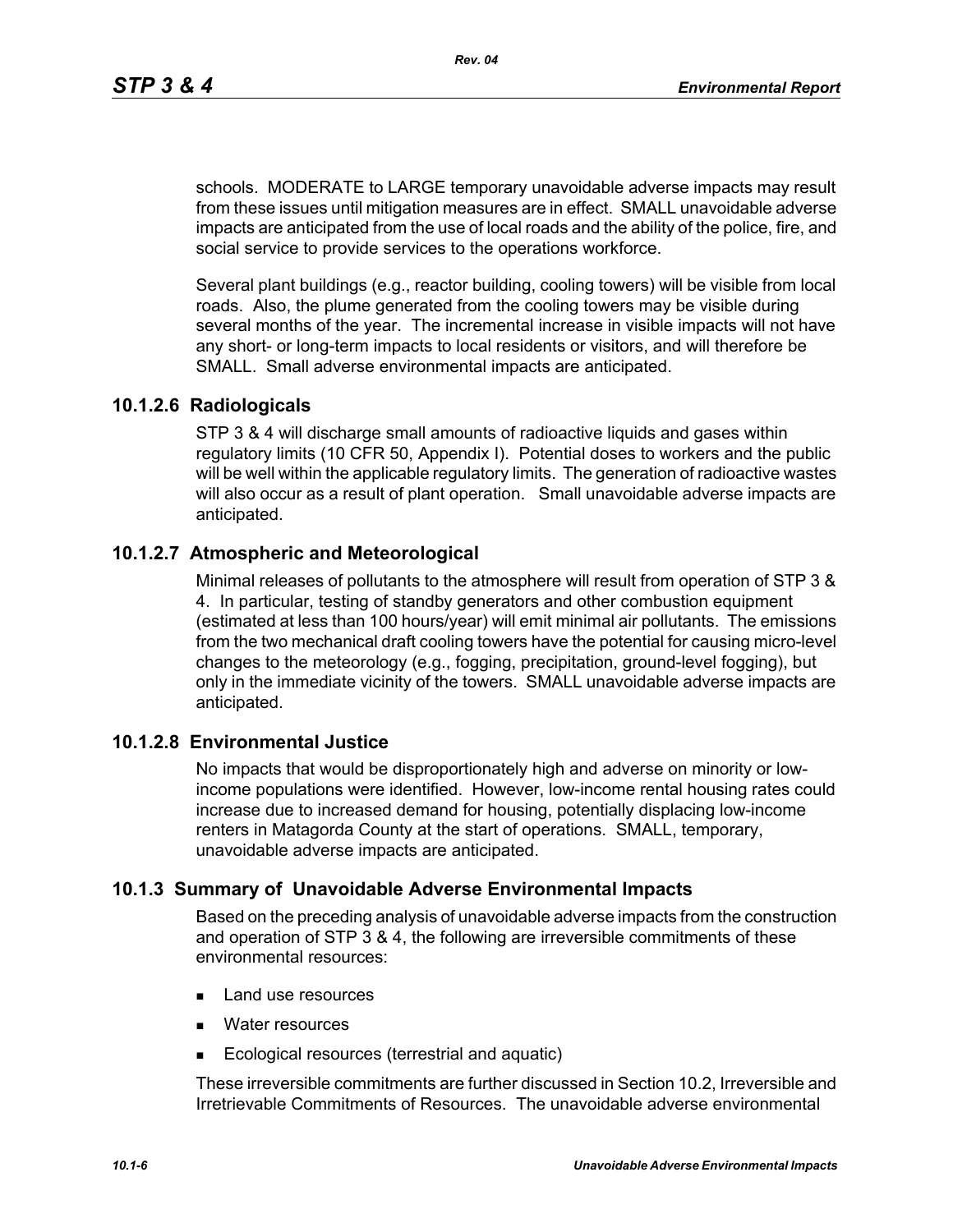impacts that are further considered in Section 10.4, Benefit-Cost Balance, are summarized below:

- Land use (onsite and offsite)
- **Nater (surface water and groundwater)**
- Ecology (terrestrial and aquatic)
- Socioeconomic (traffic, housing, water and wastewater, schools, fire and police services)
- Radiological (regulated effluent releases, storage of wastes)

# **10.1.4 References**

10.1-1 "Site Groundwater Use for Construction, Initial Testing, Startup, and Operations," Fluor Nuclear Power Calculation No. U7-SITE-G-CALC-DESN-2002.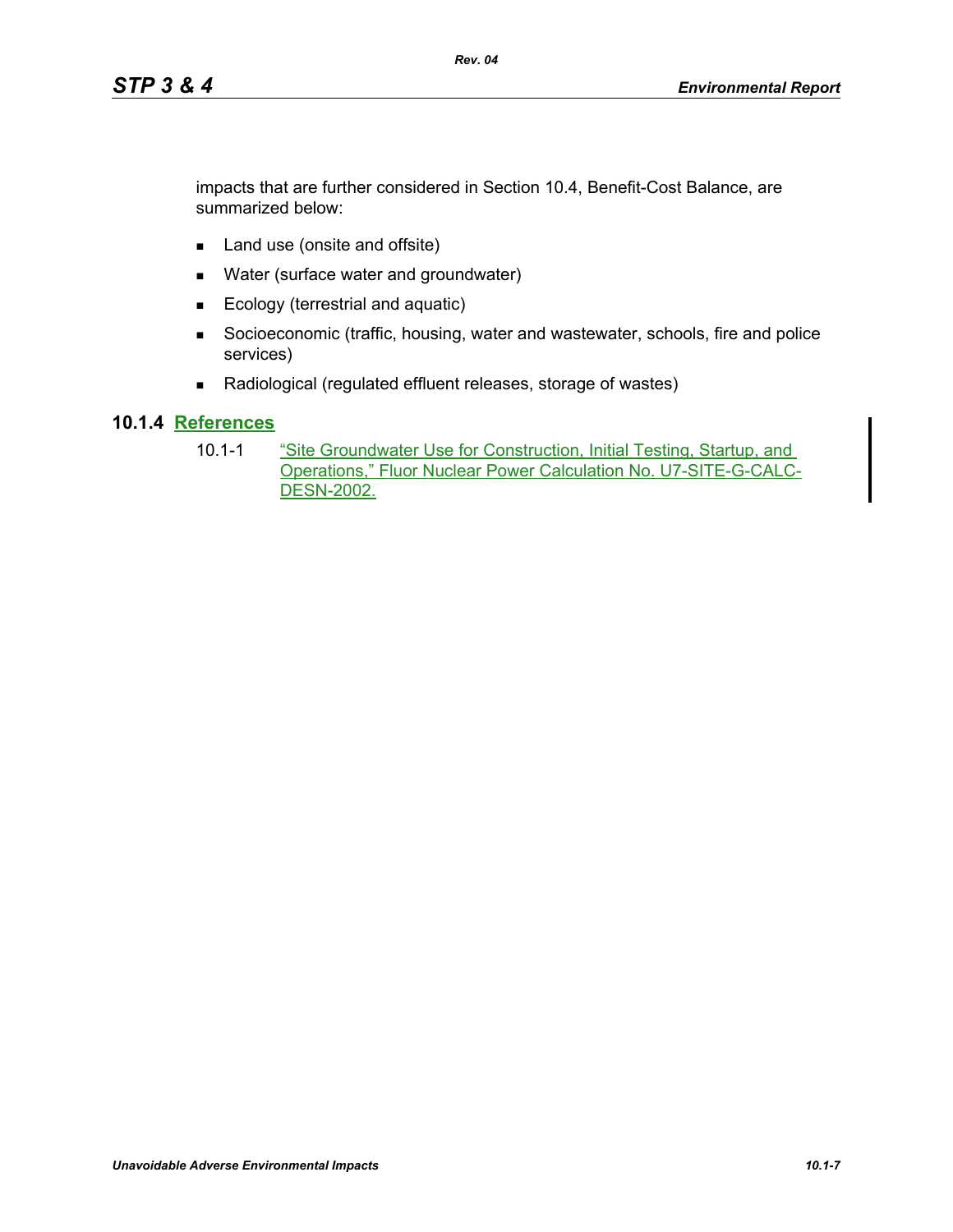| Category | <b>Adverse Impact</b>                                                                                                                                                                                                                                  | <b>Actions to Mitigate Impacts</b>                                                                                                                                                                                                                                                                                         | <b>Unavoidable Adverse Impacts</b>                                                             |
|----------|--------------------------------------------------------------------------------------------------------------------------------------------------------------------------------------------------------------------------------------------------------|----------------------------------------------------------------------------------------------------------------------------------------------------------------------------------------------------------------------------------------------------------------------------------------------------------------------------|------------------------------------------------------------------------------------------------|
| Land     | Ground-disturbing activities<br>including excavating and<br>recontouring the landscape.                                                                                                                                                                | Conduct construction activities using Best Management<br>Practices (BMP) in accordance with regulatory and<br>permit requirements. Implement environmental controls<br>required in the Stormwater Pollution Protection Plan<br>(SWPPP) such as weekly compliance inspections,<br>documentation of runoff controls, etc.    | Small, temporary impact to land use<br>during the construction phase of<br>project.            |
|          | Removal of vegetation within<br>the temporary impact areas.                                                                                                                                                                                            | Cleanup and dispose of waste debris at designated<br>location. Temporary impact area will be graded,<br>landscaped to match the surrounding area, and<br>revegetated.                                                                                                                                                      | Small, temporary impact to land use<br>during the construction phase of<br>project.            |
|          | <b>Construction activities</b><br>conducted in sensitive areas<br>(e.g., in or around wetlands or<br>other Waters of the U.S.)                                                                                                                         | Maintain communications with local and regional<br>government and nongovernment organizations to verify<br>that construction activities comply with applicable laws<br>and regulations.<br>Avoid sensitive areas where possible. All activities in<br>these areas would comply with regulatory and permit<br>requirements. | Small to moderate temporary impact to<br>land use during the construction phase<br>of project. |
|          | Stockpiling of soils on site<br>including spoil mounds and<br>borrow pit soils.                                                                                                                                                                        | Restrict stockpiling to designated areas. Stabilize all<br>loose soils on site through the use of appropriate<br>erosion control methodologies.                                                                                                                                                                            | Small, temporary impact to land use<br>during the construction phase of<br>project.            |
|          | Change in land use due to<br>construction of new permanent<br>structures and the creation of<br>impervious surface i.e., the<br>haul road and the parking area<br>within the existing STP site<br>(the site is designated for<br>industrial land use). | Restrict all construction and construction-related<br>activities to the designated areas within the STP site.                                                                                                                                                                                                              | Small impacts to land use for the life of<br>the plant.                                        |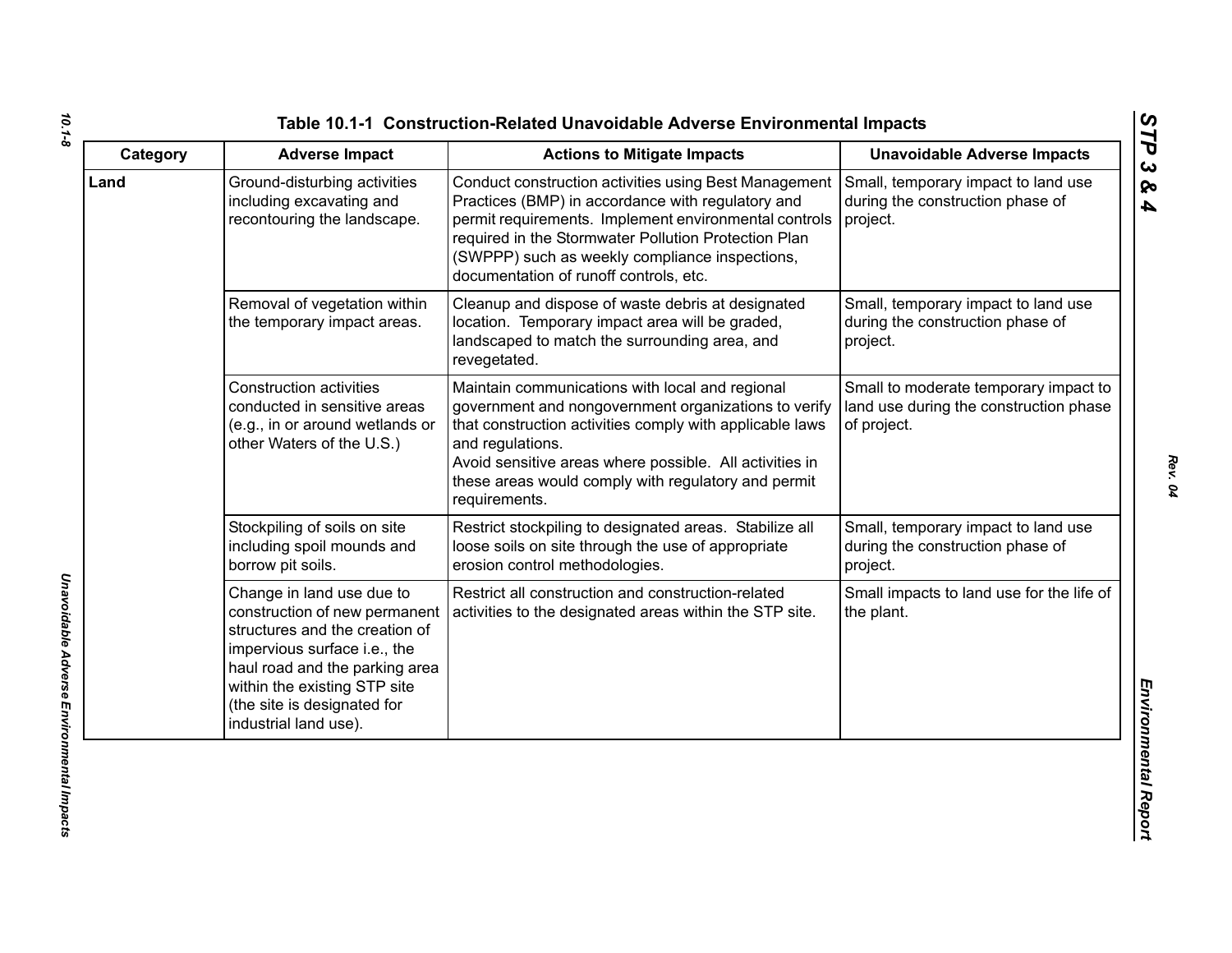| Category                                  | <b>Adverse Impact</b>                                                                                                                               | <b>Actions to Mitigate Impacts</b>                                                                                                                                                                                                                                                                                                                                                                                                                                                                                                                                                                                                           | <b>Unavoidable Adverse Impacts</b>                                                             |
|-------------------------------------------|-----------------------------------------------------------------------------------------------------------------------------------------------------|----------------------------------------------------------------------------------------------------------------------------------------------------------------------------------------------------------------------------------------------------------------------------------------------------------------------------------------------------------------------------------------------------------------------------------------------------------------------------------------------------------------------------------------------------------------------------------------------------------------------------------------------|------------------------------------------------------------------------------------------------|
| Land                                      | Potential short-term physical<br>land use changes in the vicinity<br>of the project due to<br>development of employee<br>housing.                   | Maintain communications with local and regional<br>government and nongovernment organizations to<br>disseminate project information in a timely manner.                                                                                                                                                                                                                                                                                                                                                                                                                                                                                      | Small to moderate temporary impact to<br>land use during the construction phase<br>of project. |
| <b>Hydrologic and</b><br><b>Water Use</b> | Impacts to onsite surface water<br>drainage flows by diverting and<br>filling several unnamed onsite<br>drainage features.                          | New drainage ditches and other feature such as<br>sediment filters would be used to accommodate surface<br>water runoff from altered drainage areas and the newly<br>constructed impervious areas. Avoid all jurisdictional<br>wetlands. Appropriate erosion control measures taken<br>on all drainage features and wetlands to prevent turbid<br>water, soil deposition, vegetation removal, etc., from<br>occurring within those areas or downstream areas<br>through the approved SWPPP.                                                                                                                                                  | Small, temporary impact to hydrology<br>during the construction phase of<br>project.           |
|                                           | Increase in surface water as a<br>result of dewatering and<br>excavation activities.                                                                | To decrease the volume of surface water runoff created<br>during dewatering/excavating activities of the deeply<br>excavated areas, a groundwater control system<br>consisting of a slurry wall and a perimeter circuit of<br>deep wells in conjunction with sand drains will be<br>constructed. All other surface water runoff created<br>during the excavation/dewatering activities will be<br>controlled by a series of ditches that drain the water<br>away from construction activities. Proper erosion<br>controls will be used to contain sediments found in the<br>runoff before being discharged into any jurisdictional<br>water. | Small, temporary impact to hydrology<br>during the construction phase of<br>project.           |
|                                           | Impacts to local hydrology<br>resulting from the excavation<br>through the shallow aquifer,<br>and subsequent dewatering of<br>the shallow aquifer. | Local drinking water wells found in the vicinity of the<br>construction area will be unaffected because they are<br>located in the deeper aquifer which is isolated by<br>surficial clays. Dewatering would occur within the<br>shallow aquifer in a limited area for a short period of<br>time. Upon completion of construction, groundwater in<br>the shallow aquifer will return to natural elevations.                                                                                                                                                                                                                                   | Small, temporary impact to hydrology<br>during the construction phase of<br>project.           |

 $10.1-9$ 

*Rev. 04*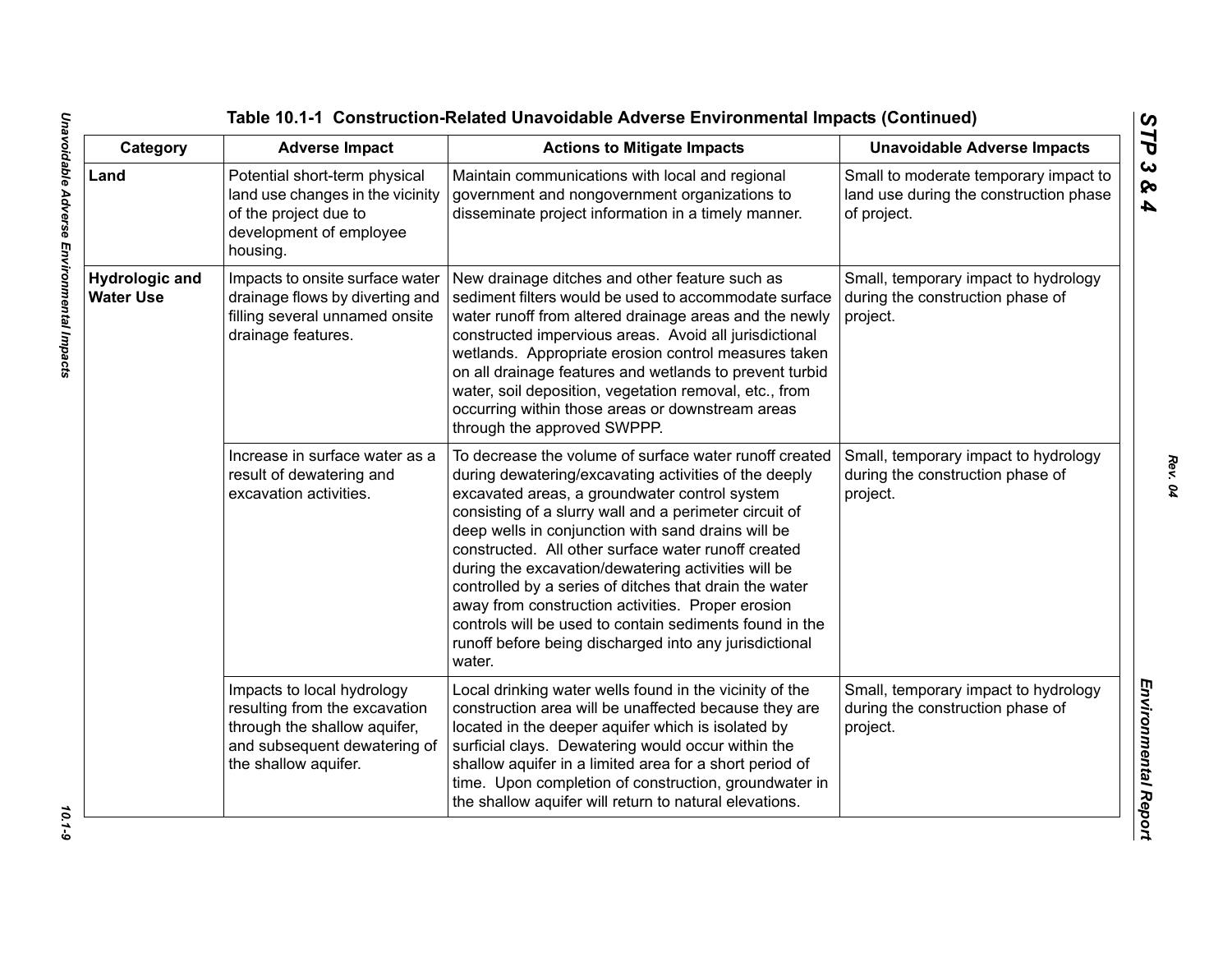| Category                                       | <b>Adverse Impact</b>                                                                                                                                                                                                           | <b>Actions to Mitigate Impacts</b>                                                                                                                                                                                                                                                                                                                                                                                                                                                                                              | <b>Unavoidable Adverse Impacts</b>                                                                      |
|------------------------------------------------|---------------------------------------------------------------------------------------------------------------------------------------------------------------------------------------------------------------------------------|---------------------------------------------------------------------------------------------------------------------------------------------------------------------------------------------------------------------------------------------------------------------------------------------------------------------------------------------------------------------------------------------------------------------------------------------------------------------------------------------------------------------------------|---------------------------------------------------------------------------------------------------------|
| <b>Hydrologic and</b><br><b>Water Use</b>      | Potential for water pressure<br>reduction within the local water<br>table due to dewatering<br>activities (i.e. dust abatement,<br>concrete mixing, potable water<br>$use)$ .                                                   | Limit dewatering activities to only those necessary for<br>construction.                                                                                                                                                                                                                                                                                                                                                                                                                                                        | Small, temporary impact to local water<br>use during the construction phase of<br>project.              |
|                                                | Potential impact to Little<br>Robbins Slough, Kelly's Lake,<br>and the Colorado River due to<br>turbidity and sedimentation<br>caused by soil erosion from<br>ground disturbance.                                               | Adhere to applicable regulations and permit<br>requirements found in the TPDES permit. Implement<br>BMPs to prevent the movement of pollutants (including<br>sediments) into wetlands and water bodies via storm<br>water runoff. BMPs will include the use of erosion-<br>control measures such as silt fences and sediment<br>settling ponds to prevent sedimentation and turbid<br>water discharge.<br>Use of vegetated land buffers between water bodies<br>and the construction site to minimize sedimentation<br>impacts. | Small, temporary impact to surface<br>water quality during the construction<br>phase of project.        |
| <b>Ecology</b><br>(Terrestrial and<br>Aquatic) | Construction activities will<br>result in habitat loss and will<br>displace animals such as birds<br>and mammals that currently<br>inhabit the construction site.<br>The mortality rate of less<br>mobile animals may increase. | Limit vegetation removal to only those areas needed for<br>construction. Restoration of the temporary impact<br>areas will be completed in a timely manner upon<br>completion of construction.                                                                                                                                                                                                                                                                                                                                  | Small, temporary impacts to habitat<br>and wildlife during the construction<br>phase of the project.    |
|                                                | Filling of drainage areas and<br>ditches may impact foraging<br>and roosting habits of wetland<br>dependent species.                                                                                                            | Restoration of the habitat by relocating and<br>revegetation of drainage areas.                                                                                                                                                                                                                                                                                                                                                                                                                                                 | Small, temporary impacts to wildlife<br>foraging areas during the construction<br>phase of the project. |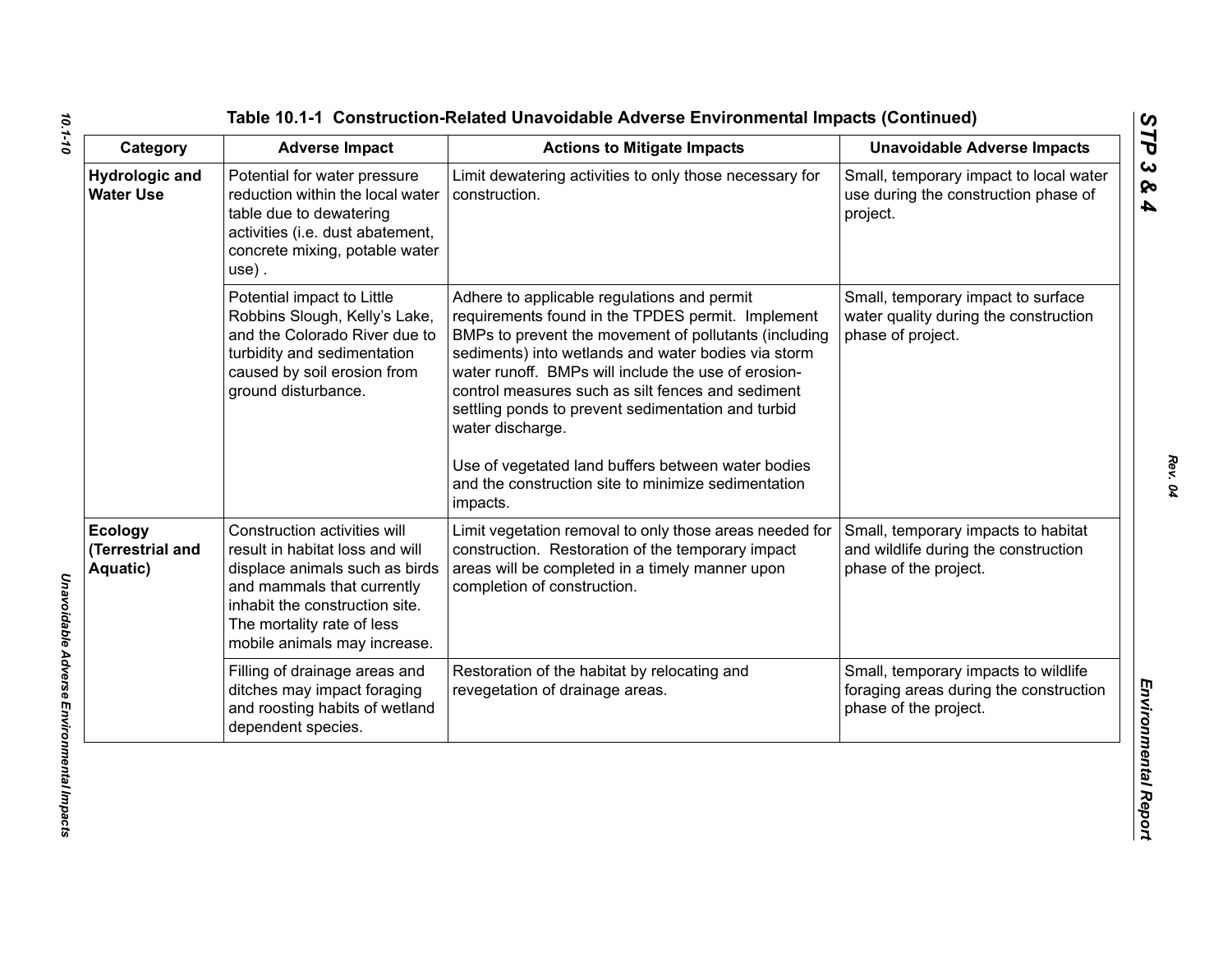| Category                                | <b>Adverse Impact</b>                                                                                                                                                                             | <b>Actions to Mitigate Impacts</b>                                                                                                                                                                                                                                                                                                                                                                                                                                                                 | <b>Unavoidable Adverse Impacts</b>                                                                                                                          |
|-----------------------------------------|---------------------------------------------------------------------------------------------------------------------------------------------------------------------------------------------------|----------------------------------------------------------------------------------------------------------------------------------------------------------------------------------------------------------------------------------------------------------------------------------------------------------------------------------------------------------------------------------------------------------------------------------------------------------------------------------------------------|-------------------------------------------------------------------------------------------------------------------------------------------------------------|
| Ecology<br>(Terrestrial and<br>Aquatic) | Disturbance or destruction of<br>wetlands and surface waters<br>by working in, over, or close to,<br>these areas.                                                                                 | Avoidance of wetland areas, where possible, during<br>construction activities.                                                                                                                                                                                                                                                                                                                                                                                                                     | Wetlands will be avoided where<br>possible. There will be small,<br>temporary impacts to surface waters<br>during the construction phase of the<br>project. |
|                                         | Wildlife may be startled or<br>frightened away by<br>construction noises (onsite and<br>transmission lines).                                                                                      | Animal displacement due to noise should be temporary<br>in nature. Animals should return upon completion of<br>construction.                                                                                                                                                                                                                                                                                                                                                                       | Small, temporary impacts wildlife<br>during the construction phase of the<br>project.                                                                       |
|                                         | Potential impacts to aquatic<br>plants, benthic<br>macroinvertebrates, and fish<br>as a result of water turbidity<br>and sedimentation caused by<br>soil erosion from construction<br>activities. | Develop and implement erosion and sediment control<br>plans that incorporate recognized BMPs such as<br>covering of all disturbed areas, reducing the length of<br>time disturbed soil is exposed to weather, and<br>intercepting and retaining sediment via retention ponds<br>and drainage ditches. Upon completion of construction<br>along stream banks or drainage features, disturbed<br>areas will be rip-rapped or seeded to establish a<br>perennial vegetative cover to prevent erosion. | Small, temporary impacts to aquatic<br>ecosystems during the construction<br>phase of the project.                                                          |
|                                         | Displacement of fish, aquatic<br>species, crustaceans and<br>insects from filling of drainage<br>features on site.                                                                                | Mitigation is not necessary because the impact acreage<br>of this non-jurisdictional area is small, the type of habitat<br>is not unique to the area, and no important species are<br>found onsite.                                                                                                                                                                                                                                                                                                | Small, temporary impacts to aquatic<br>ecosystems during the construction<br>phase of the project.                                                          |
|                                         | Temporary decline in insect<br>population from rerouting of<br>onsite drainage features.                                                                                                          | Restoration of the habitat by relocating and<br>revegetating the drainage feature.                                                                                                                                                                                                                                                                                                                                                                                                                 | Small, temporary impacts to insect<br>populations during the construction<br>phase of the project.                                                          |
| Socioeconomic                           | Degradation of roads in the<br>vicinity of the project due to<br>increased traffic and an<br>increase in heavy, wide-bodied<br>trucks and equipment.                                              | Alert the appropriate local government agencies of<br>problem areas as they occur so that necessary road<br>repairs and improvements (i.e., patching cracks and<br>potholes, reinforcing soft shoulders) can be conducted<br>in a timely manner.                                                                                                                                                                                                                                                   | Small, temporary impacts to roads<br>during the construction phase of the<br>project.                                                                       |

*STP 3 & 4*

10.1-11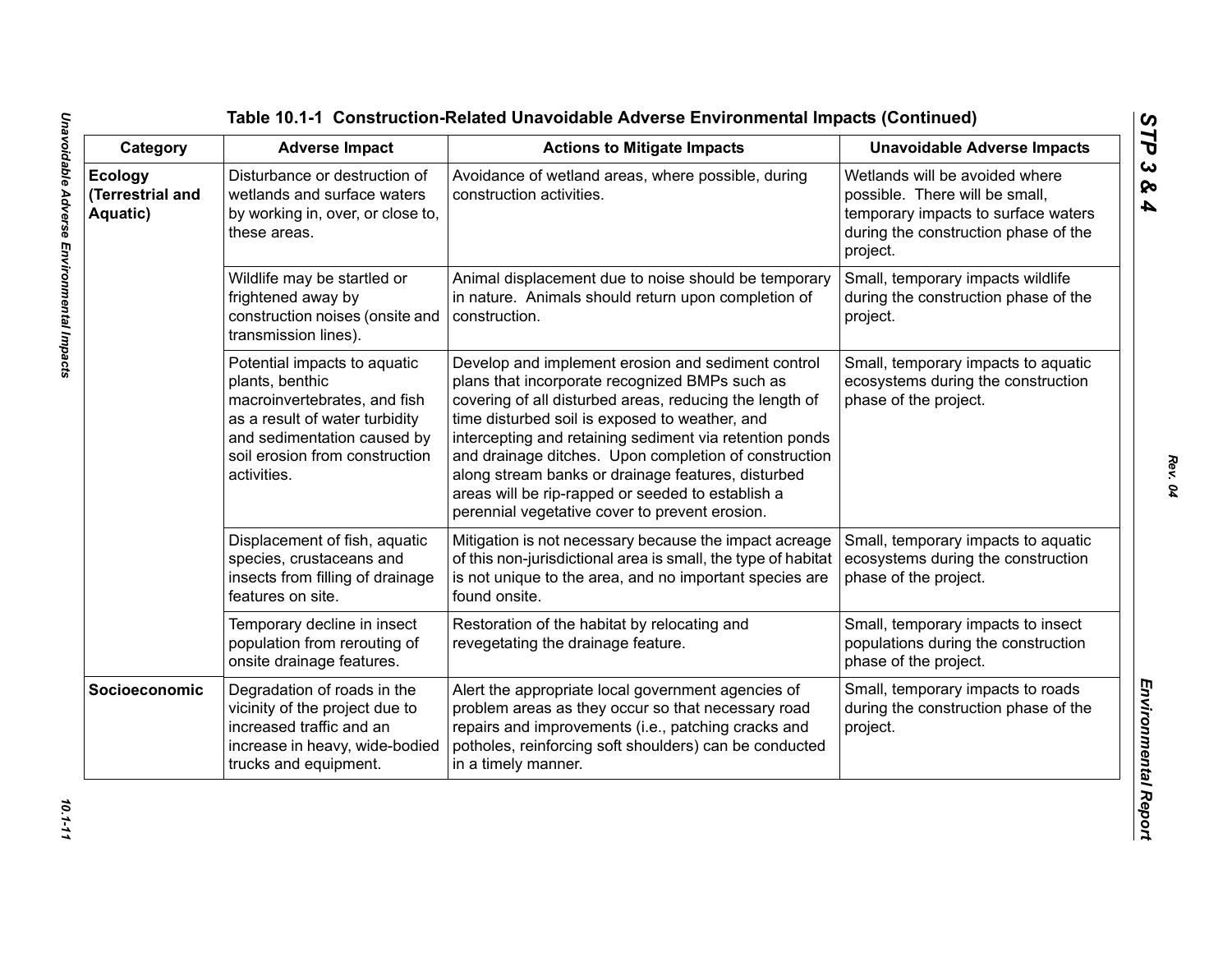| Category      | <b>Adverse Impact</b>                                                                                                            | <b>Actions to Mitigate Impacts</b>                                                                                                                                                                                                                                                                              | <b>Unavoidable Adverse Impacts</b>                                                                                                                                                                            |
|---------------|----------------------------------------------------------------------------------------------------------------------------------|-----------------------------------------------------------------------------------------------------------------------------------------------------------------------------------------------------------------------------------------------------------------------------------------------------------------|---------------------------------------------------------------------------------------------------------------------------------------------------------------------------------------------------------------|
| Socioeconomic | Increased traffic congestion in<br>the vicinity of STP due to<br>construction activities.                                        | Develop and implement a construction traffic<br>management plan that could include such measures as<br>turn lane installation where necessary, establishing a<br>centralized parking area with shuttle service,<br>encouraging carpools, and staggering shifts.                                                 | Moderate to large impacts to traffic<br>congestion during the construction<br>phase of the project.                                                                                                           |
|               | Potential short-term housing<br>shortage in Matagorda County.                                                                    | Mitigation efforts will be market-driven over time.<br>Construction employment will increase gradually with a<br>peak after 2 or 3 years. This will allow time for<br>construction of new housing. Temporary housing could<br>be constructed as needed.                                                         | Moderate to large impacts to short-term<br>housing at the beginning of<br>construction of the project.                                                                                                        |
|               | Water shortages in Matagorda<br>County as a result of the in-<br>migrating construction<br>workforce.                            | Maintain communication with local government and<br>planning officials so that ample time is given to plan for<br>the influx. Mitigation strategies (performed by others)<br>include reuse, seawater desalination, conservation, and<br>the Lower Colorado River Authority/San Antonio Water<br>System Project. | Moderate to large impacts to water<br>supply at the beginning of construction<br>of the project.                                                                                                              |
|               | Shortage of wastewater<br>treatment plants in Matagorda<br>County as a result of the in-<br>migrating construction<br>workforce. | Maintain communication with local government and<br>planning officials so that ample time is given to plan for<br>the influx.                                                                                                                                                                                   | Moderate to large impacts to the<br>wastewater treatment facilities at the<br>beginning of construction of the project.                                                                                       |
|               | Potential impacts to police, fire,<br>medical, and social services in<br>Matagorda County.                                       | Maintain communication with local government officials<br>so that expansions in police and fire services could be<br>coordinated, planned, and funded in a timely manner.<br>Funding for this expansion will be provided through the<br>increased tax revenues from the construction project.                   | Moderate impacts to police and fire<br>services until expansion of workforce<br>are completed.<br>Small unavoidable adverse impacts to<br>medical and social services during the<br>construction of the plant |

*10.1-12*

*Rev. 04*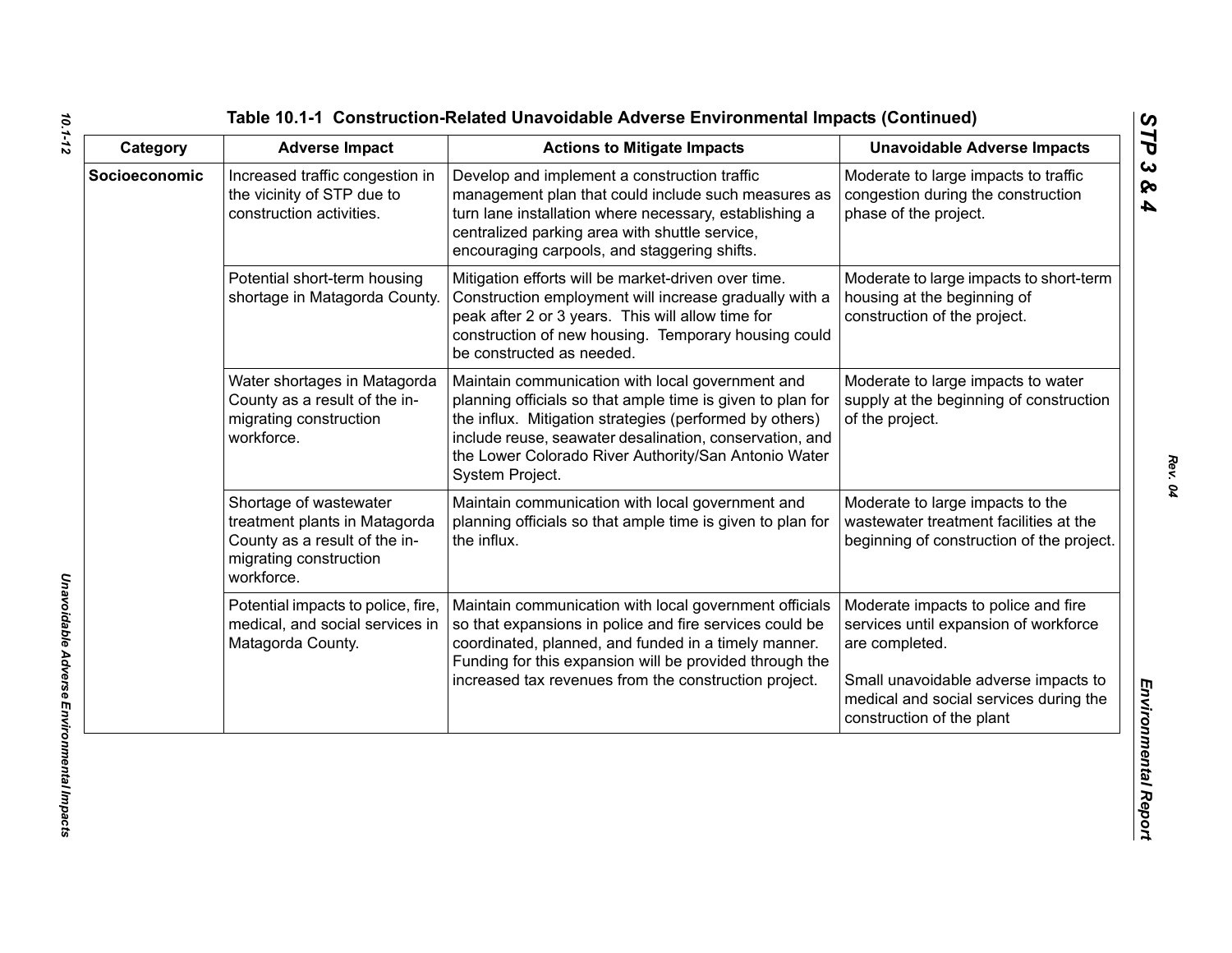| Category                                 | <b>Adverse Impact</b>                                                                                                                                                                                     | <b>Actions to Mitigate Impacts</b>                                                                                                                                                                                                                                                                                                             | <b>Unavoidable Adverse Impacts</b>                                                                         |
|------------------------------------------|-----------------------------------------------------------------------------------------------------------------------------------------------------------------------------------------------------------|------------------------------------------------------------------------------------------------------------------------------------------------------------------------------------------------------------------------------------------------------------------------------------------------------------------------------------------------|------------------------------------------------------------------------------------------------------------|
| Socioeconomic                            | Potential short-term ability of<br>schools in Matagorda County<br>to accommodate the increase<br>in student population.                                                                                   | Maintain communication with local government officials<br>so that timely short -term solutions can be implemented<br>in the form of adding modular classrooms and hiring<br>additional teachers to existing schools. Funding for<br>additional resources will be provided through the<br>increased tax revenues from the construction project. | Moderate to large impacts to schools<br>until expansion of facilities are<br>completed.                    |
| Radiological                             | Construction workers may be<br>exposed to radiation sources<br>(through direct radiation,<br>gaseous effluents, or liquid<br>effluents) from the routine<br>operations of STP 1 & 2.                      | Continual monitoring the STP site for radiation<br>exposure. The site will be in accordance with all<br>radiation safety regulations to ensure that the<br>construction workers are protected.                                                                                                                                                 | Small unavoidable adverse impact of<br>radiation exposure for construction<br>workers from existing units. |
| <b>Atmospheric and</b><br>Meteorological | Construction will cause<br>increased air emissions from<br>traffic, construction equipment,<br>and fugitive dust.                                                                                         | Use dust control measures (such as watering,<br>stabilizing disturbed areas, and covering trucks).<br>Comply with local, state, and/or federal air regulations.<br>Ensure that construction equipment is well maintained.                                                                                                                      | Small unavoidable adverse impacts<br>during the construction of the plant.                                 |
|                                          | Construction may cause local<br>elevated noise levels.                                                                                                                                                    | Notify local public of impending construction activities<br>that may exceed acceptable noise levels.                                                                                                                                                                                                                                           | Small unavoidable adverse impacts<br>during the construction of the plant.                                 |
| Environmental<br><b>Justice</b>          | The cost of low-income rental<br>housing could increase due to<br>increased demand for housing,<br>potentially displacing low-<br>income renters in Matagorda<br>County during the construction<br>phase. | Analysis of housing availability in Matagorda County<br>determined that the probability of this being an issue is<br>low. Because of this, mitigation would not be<br>necessary.                                                                                                                                                               | Small unavoidable adverse impacts<br>during the construction of the plant.                                 |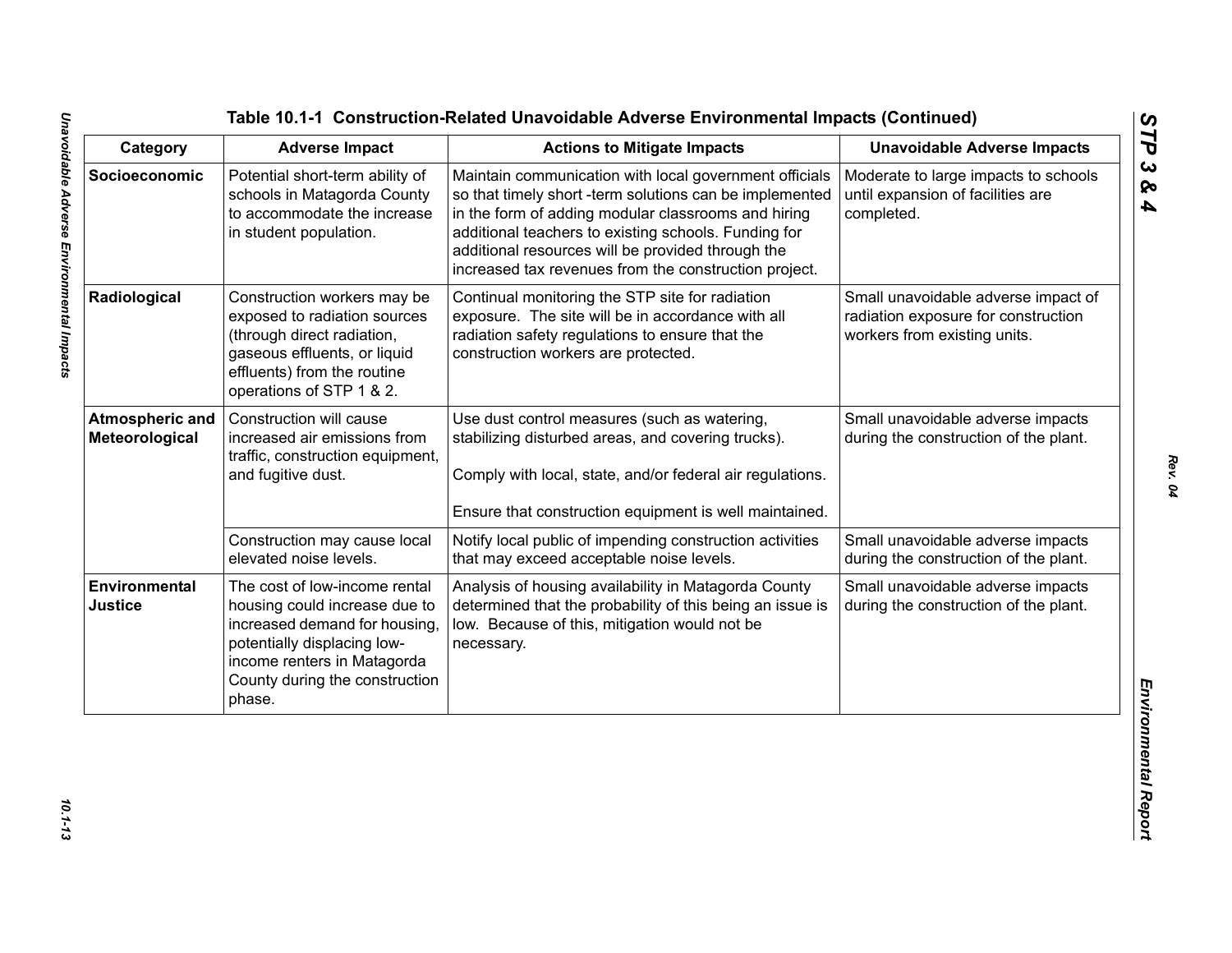| ທ |
|---|
|   |
| C |
| ట |
| ∞ |
| 4 |

| Category        | <b>Adverse Impact</b>                                                                                                                                                                                                                                                      | <b>Actions to Mitigate Impacts</b>                                                                                                                                                                                                                                                                                                                              | <b>Unavoidable Adverse Impacts</b>                                                                                                                                                                                                                                                                                        |
|-----------------|----------------------------------------------------------------------------------------------------------------------------------------------------------------------------------------------------------------------------------------------------------------------------|-----------------------------------------------------------------------------------------------------------------------------------------------------------------------------------------------------------------------------------------------------------------------------------------------------------------------------------------------------------------|---------------------------------------------------------------------------------------------------------------------------------------------------------------------------------------------------------------------------------------------------------------------------------------------------------------------------|
| <b>Land Use</b> | Approximately 90 acres of land<br>will be permanently dedicated to<br>the plant until decommissioning.<br>Approximately 21 acres of land<br>will be permanently dedicated<br>and 160 will be temporarily<br>committed to the uranium fuel<br>cycle during plant operation. | There are no practical measures of mitigation for this<br>impact.                                                                                                                                                                                                                                                                                               | Land will not be available for use<br>until plant(s) decommissioning<br>resulting in small unavoidable<br>adverse impact during life.<br>160 acres of land will not be<br>available until decommissioning of<br>the plant resulting in a small<br>unavoidable impact. 21 acres will<br>never be available for future use. |
|                 | Potential environmental impacts<br>onsite and offsite from disposal<br>of radioactive wastes generated<br>as a result of the fuel cycle.                                                                                                                                   | Disposal area(s) would be a permitted waste<br>disposal facility with a land use designated for such<br>activities. Disposal area would be operated under<br>appropriate regulations and guidelines until such<br>time a NRC licensed high-level waste disposal<br>facility is constructed. At that time, the storage area<br>could be restored for other uses. | Some onsite and offsite land will be<br>dedicated to licensed disposal<br>facilities and will no be available for<br>other uses. Small unavoidable<br>adverse impact.                                                                                                                                                     |
|                 | Offsite land use impacts<br>attributed to operations<br>workforce population growth.<br>Increase in development for<br>commercial and residential<br>purposes.                                                                                                             | Maintain communication with local and regional<br>government to disseminate project information so<br>they have the opportunity to plan accordingly.                                                                                                                                                                                                            | Small to moderate unavoidable<br>impact to land use during the life of<br>the plant.                                                                                                                                                                                                                                      |
|                 | Operation of new units would<br>result in an increase in the total<br>volume of solid waste generated<br>at the STP site.                                                                                                                                                  | All federal, Texas, and local requirements and<br>standards would be met regarding handling,<br>transportation, and offsite land disposal of the solid<br>waste at licensed facilities. STPNOC has recycling<br>and waste minimization programs currently in place.                                                                                             | Some offsite land will be dedicated<br>to licensed disposal facilities and will<br>not be available for other uses.<br>Small unavoidable adverse impact.                                                                                                                                                                  |

# *10.1-14*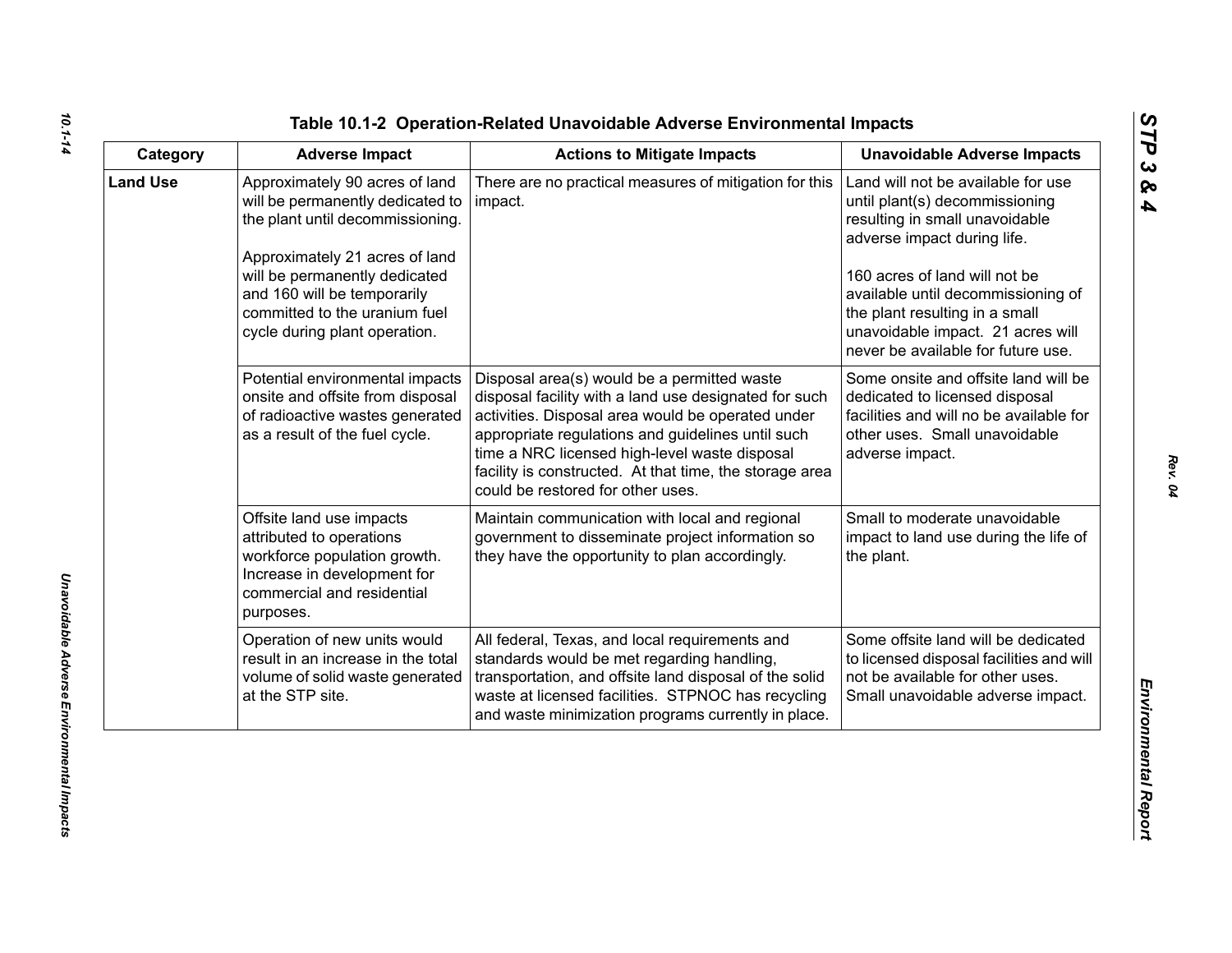| Category                             | <b>Adverse Impact</b>                                                                                                                                                                                                                                                                                                          | <b>Actions to Mitigate Impacts</b>                                                                                                                                                                                                                                                                                                                                                                                                                                                                                                                                                                                                                                                                                                                                                                                                               | <b>Unavoidable Adverse Impacts</b>                                                                    |
|--------------------------------------|--------------------------------------------------------------------------------------------------------------------------------------------------------------------------------------------------------------------------------------------------------------------------------------------------------------------------------|--------------------------------------------------------------------------------------------------------------------------------------------------------------------------------------------------------------------------------------------------------------------------------------------------------------------------------------------------------------------------------------------------------------------------------------------------------------------------------------------------------------------------------------------------------------------------------------------------------------------------------------------------------------------------------------------------------------------------------------------------------------------------------------------------------------------------------------------------|-------------------------------------------------------------------------------------------------------|
| <b>Hydrological</b><br>and Water Use | Potential hydrologic impacts to<br>the Colorado River from<br>pumping of water to the MCR.<br>Water would be withdrawn from<br>the Colorado River and added to<br>the <b>MCRmain cooling reservoir</b><br>to replace water lost to<br>evaporation, seepage,<br>blowdown from the main cooling-<br>reservoirMCR, and as needed. | Maximum operating conditions are River water<br>pumped to the MCR (attributable specifically to Units<br>3 & 4) would be at a normalized rate of<br>approximately 22,799rate of 42,604 gpm during-<br>normal operations and 44,779 gpm during maximum<br>operations. Impact is considered small and would<br>not require mitigation.                                                                                                                                                                                                                                                                                                                                                                                                                                                                                                             | Small unavoidable impact to water<br>availability downstream of the plant.                            |
|                                      | Makeup water for the ultimate<br>heat sink (mechanical draft<br>cooling towers) would be<br>pumped from [five] existing<br>groundwater wells and at least<br>oneand potentially new<br>groundwater wells.<br>Impacts to local groundwater<br>supply due to increased demand<br>from operating STP 3 & 4.                       | STPNOC is intends to install at least onecurrently<br>evaluating the possibility of permitting and installing<br>additional groundwater wells at the STP site. Once-<br>the evaluation has been completed, the NRC would<br>be notified if additional wells are proposed. Also,<br>STPNOC would submit the necessary well permit-<br>applications to the The additional well(s) would be<br>properly permitted under applicable Coastal Plains<br>Groundwater Conservation District (CPGCD) and<br>TCEQ requirements and would not involve a request<br>for an increase in the existing permit limit as required-<br>for approval.<br>Withdrawal groundwater from the deep confined<br>Chicot aquifer, limiting impacts to those local wells in<br>the deep aquifer.<br>Conduct groundwater monitoring as required by<br>groundwater use permit. | Small to moderate unavoidable<br>impacts to groundwater availability<br>during the life of the plant. |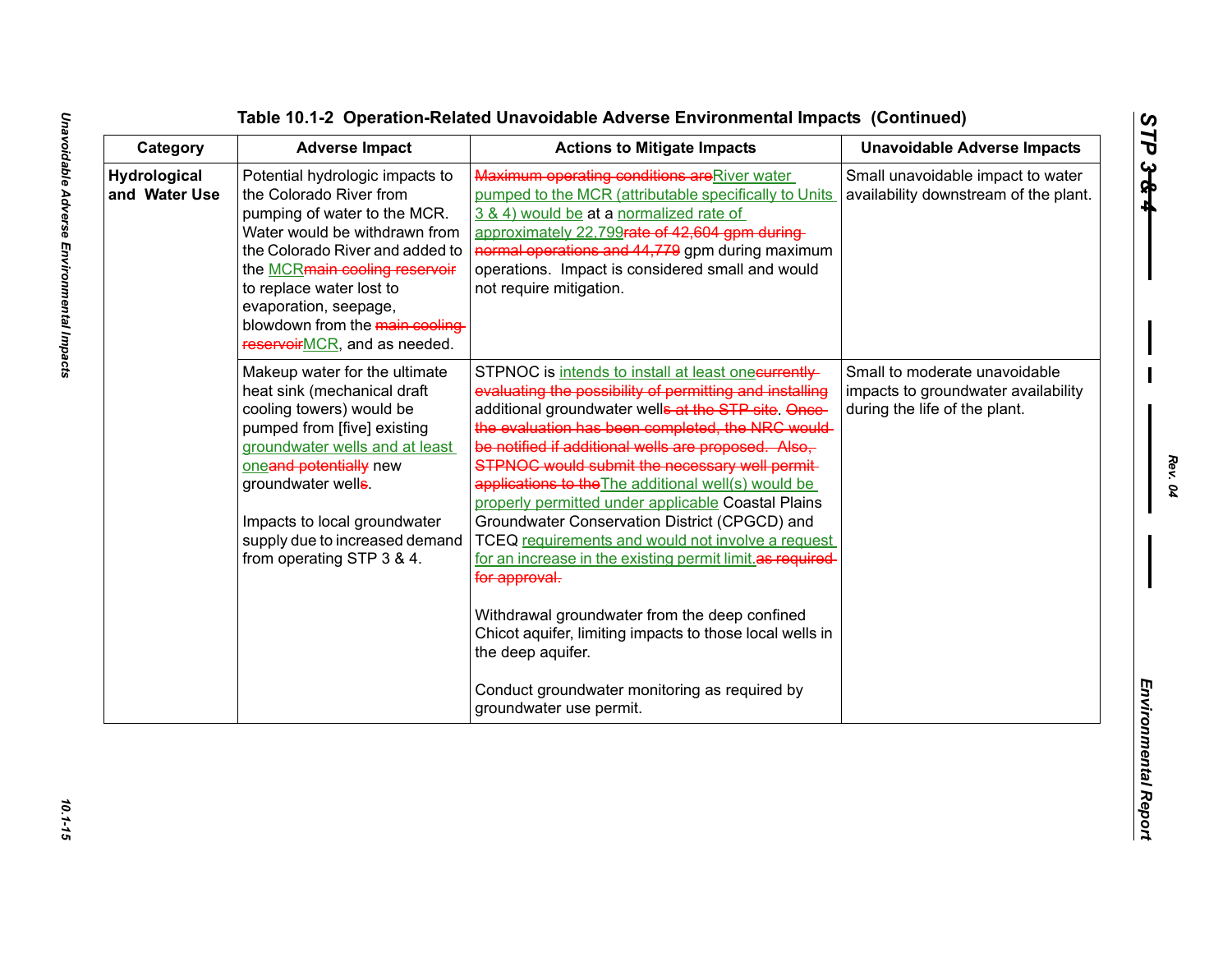|  |  |  | Table 10.1-2 Operation-Related Unavoidable Adverse Environmental Impacts (Continued) |  |
|--|--|--|--------------------------------------------------------------------------------------|--|
|--|--|--|--------------------------------------------------------------------------------------|--|

| Category                      | <b>Adverse Impact</b>                                                                                                                                                                                                                                                                                      | <b>Actions to Mitigate Impacts</b>                                                                                                                                                                                                                                                                                                                                                                                                                                                        | <b>Unavoidable Adverse Impacts</b>                                                                   |
|-------------------------------|------------------------------------------------------------------------------------------------------------------------------------------------------------------------------------------------------------------------------------------------------------------------------------------------------------|-------------------------------------------------------------------------------------------------------------------------------------------------------------------------------------------------------------------------------------------------------------------------------------------------------------------------------------------------------------------------------------------------------------------------------------------------------------------------------------------|------------------------------------------------------------------------------------------------------|
| Hydrological<br>and Water Use | The addition of STP 3 & 4 is<br>expected to increase the<br>frequency of blowdown from the<br>MCR to the Colorado River.                                                                                                                                                                                   | Obtain TPDES permit and comply with its discharge<br>limits and monitoring requirements. The MCR would<br>be operated such that discharges would not be<br>made when the river flow is less than 800 cubic feet<br>per second (cfs) and the volume would not exceed<br>12.5 percent of the river flow, allowing a dilution of<br>the already diluted STP 3 & 4 cooling system effluent<br>of at least 8. Also, per state water quality standards<br>the discharges would be 95°F or less. | Small to moderate unavoidable<br>impacts to surface water during the<br>life of the plant.           |
| Hydrological<br>and Water Use | Non-radioactive wastewater<br>discharges will increase as a<br>result of the operation of the<br>new units' operation, such as<br>additional cooling water system<br>blowdown, permitted<br>wastewater from the new units'<br>auxiliary system, and storm<br>water runoff from new<br>impervious surfaces. | Discharges would be in accordance with applicable<br>TCEQ water quality standards. STPNOC will revise<br>the existing Stormwater Pollution Prevention Plan.<br>The impacts due to the new impervious surfaces will<br>be negligible due to Best Management Practices.                                                                                                                                                                                                                     | Small unavoidable increase in non-<br>radioactive wastewater discharge<br>for the life of the plant. |
|                               |                                                                                                                                                                                                                                                                                                            |                                                                                                                                                                                                                                                                                                                                                                                                                                                                                           |                                                                                                      |
|                               |                                                                                                                                                                                                                                                                                                            |                                                                                                                                                                                                                                                                                                                                                                                                                                                                                           |                                                                                                      |
|                               |                                                                                                                                                                                                                                                                                                            |                                                                                                                                                                                                                                                                                                                                                                                                                                                                                           |                                                                                                      |
|                               |                                                                                                                                                                                                                                                                                                            |                                                                                                                                                                                                                                                                                                                                                                                                                                                                                           |                                                                                                      |
|                               |                                                                                                                                                                                                                                                                                                            |                                                                                                                                                                                                                                                                                                                                                                                                                                                                                           |                                                                                                      |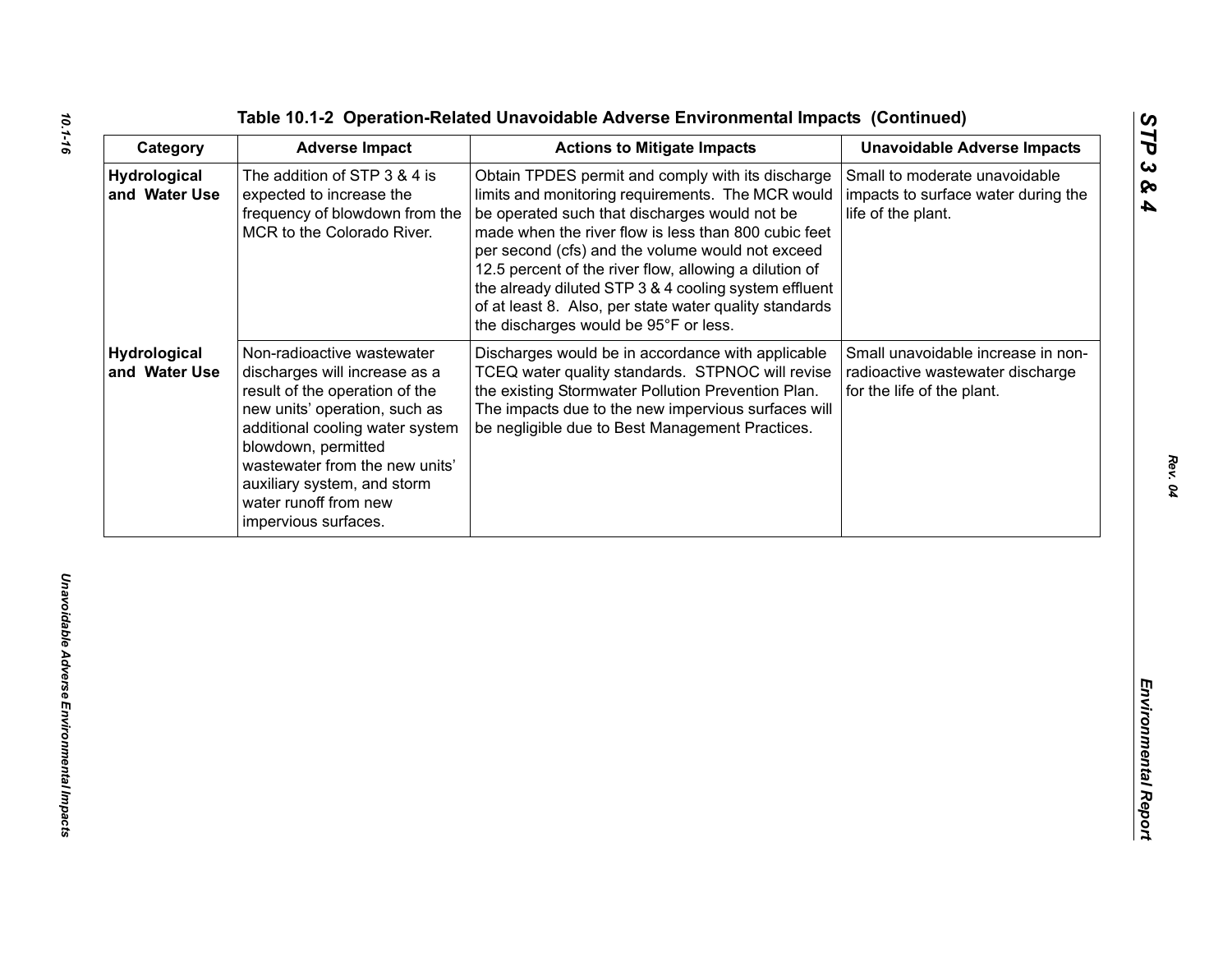The Catalogny<br>
Catagory<br>
Catagory<br>
Controlline in Adviserie Inner Advisering and the Advisering and Controlline in Advisering and Advisering and Unavoidable Advisering method<br>
Encorposite consistence in this consistency an

Unavoidable Adverse Environmental Impacts

*Rev. 04*